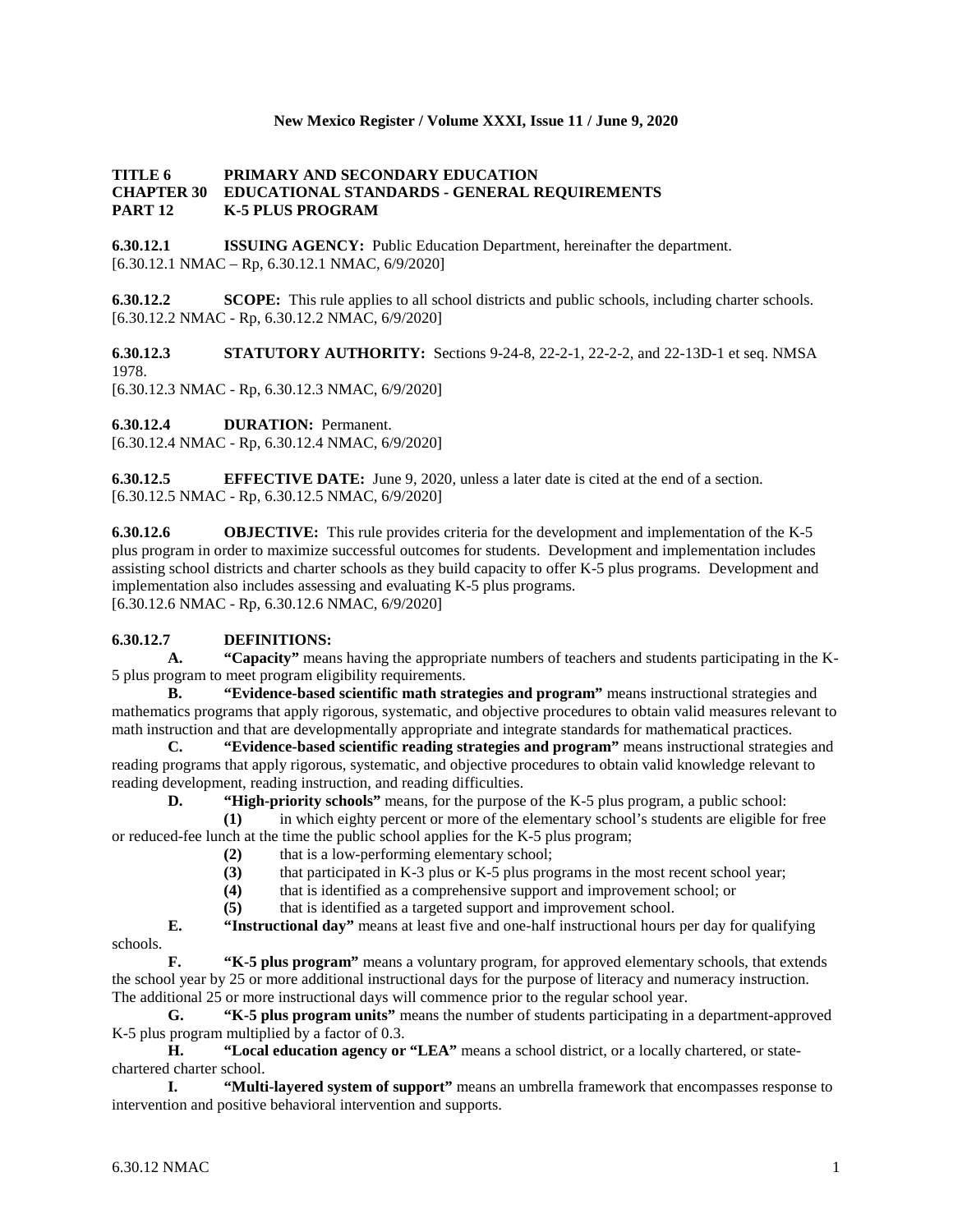**J. "Progress monitoring"** means a scientifically-based practice that teachers use to evaluate the effectiveness of their instruction for individual students and their entire class through:

**(1)** the identification of goals;

**(2)** measurement of progress toward meeting those goals, comparing expected and actual rates of learning; and

- **(3)** adjustments in instruction.
- **K. "School-wide"** means the program is offered as many of grade levels an elementary school has.

**L. "Screening assessment"** means the standardized assessment administered multiple times per year for all students to assess specific skills and to identify academically at-risk students. [6.30.12.7 NMAC - Rp, 6.30.12.7 NMAC, 6/9/2020]

**6.30.12.8 PROGRAM DEVELOPMENT AND IMPLEMENTATION:** The department shall support schools in their capacity-building to increase participation in the K-5 plus program. Capacity-building includes professional development, curriculum development, teacher recruitment, parent and family outreach, assessment, and program design and evaluation.

[6.30.12.8 NMAC - N, 6/9/2020]

**6.30.12.9 PROGRAM ELIGIBILITY:** To be eligible for K-5 plus program units a school shall commit to: **A.** provide 25 or more additional instructional days of K-5 plus programming prior to the start of the regular school year;

**B.** keep students who participate in the K-5 plus program with the same teacher and cohort of students for the following regular school year;

**C.** provide K-5 plus teachers additional professional development on how young children learn to read; and

**D.** implement the program school-wide.

[6.30.12.9 NMAC - Rp, 6.30.12.8 NMAC, 6/9/2020]

### **6.30.12.10 PROGRAM ELEMENT INSTRUCTION:**

**A.** K-5 plus programs shall include:

**(1)** a daily classroom schedule with time for all students to practice independent reading;

**(2)** instruction and intervention provided to students based on screening assessment data to guide instruction to meet student needs;

**(3)** a comprehensive evidence-based early literacy core basal reading program or intervention in alignment with the English language arts common core state standards established in 6.29.13.8 NMAC that:

**(a)** identify the concepts and skills necessary to establish the foundation of success

in early reading;

**(b)** include instructional strategies that ensure children learn identified concepts and

skills; and

**(c)** include key early literacy skills instruction including but not limited to phonological awareness, phonics, reading fluency, vocabulary, comprehension, and writing to support comprehension.

**(4)** a sequential comprehensive, developmentally appropriate early mathematics program that aligns with the mathematics common core state standards established in 6.29.14 NMAC that:

**(a)** identify the concepts and skills necessary to establish the foundation of success in early mathematics; and

**(b)** include instructional strategies that ensure children learn identified concepts and skills; and

**(5)** implementation of the department's multi-layered system of support.

**B.** Schools shall provide intervention services in literacy and numeracy for students enrolled in the K-5 plus program who are not meeting grade level requirements. [6.30.12.10 NMAC - Rp, 6.30.12.9 NMAC, 6/9/2020]

**6.30.12.11 PROGRAM ELEMENT - ASSESSMENT:** K-5 plus schools shall administer a common screening assessment for student literacy that diagnoses the acquisition of reading skills, including phonemic awareness, letter knowledge, alphabetic decoding, vocabulary, spelling, comprehension and fluency at the following times: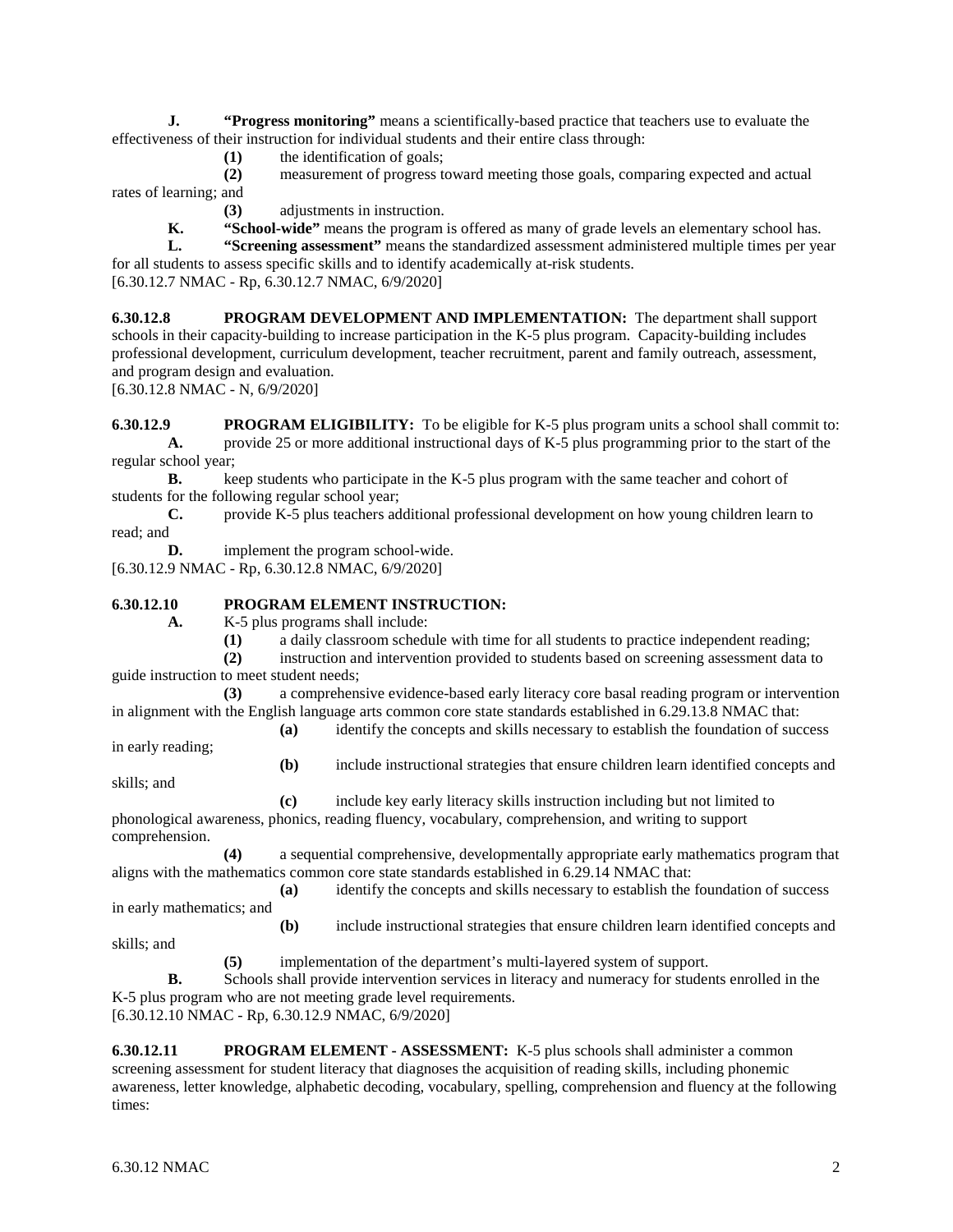- **A.** beginning of the K-5 plus program;<br>**B.** end of the K-5 plus program;
- **B.** end of the K-5 plus program;<br>**C.** beginning of the regular school
- beginning of the regular school year;
- **D.** middle of the regular school year; and
- **E.** end of the regular school year.

[6.30.12.11 NMAC - Rp, 6.30.12.10 NMAC, 6/9/2020]

## **6.30.12.12 PROFESSIONAL DEVELOPMENT:**

**A.** The LEA shall provide professional development to K-5 plus teachers in the following areas:

**(1)** early literacy research and its implications for instruction for phonemic awareness, letter knowledge, alphabetic decoding, vocabulary, spelling, comprehension and fluency in kindergarten and grades one through five;

**(2)** best practices of culturally and linguistically responsive instruction, including instruction for English language learners; and

**(3)** best practices in early mathematics instruction.

**B.** To support successful implementation of K-5 plus programs, the department shall develop and disseminate information on best practices in the areas of professional development, curriculum development, teacher recruitment, parent and family outreach, assessment, and program design. [6.30.12.12 NMAC - Rp, 6.30.12.11 NMAC, 6/9/2020]

# **6.30.12.13 APPLICATION AND REVIEW PROCESS:**

**A.** Pursuant to the K-5 Plus Act, the department shall review all applications for approval. Priority will be given to those schools identified as high-priority schools. The department shall approve applicants that meet the application deadlines and demonstrate the capacity to meet K-5 plus program requirements as set forth in statute, regulation and department guidance, provided there is sufficient funding.

**B.** No later than October 15 of each year, a school district or charter school that wishes to apply for a new K-5 plus program for the next fiscal year shall submit to the department the actual number of students who participated in its K-5 plus programs in the current calendar year and an estimate of the number of students the school district or charter school expects will participate in the K-5 plus programs in the next calendar year.

**C.** No later than November 15 of each year, the department shall notify the legislature of the number of students participating in K-5 plus programs in the current school year and of the number of students projected to participate in K-5 plus programs in the next school year.

[6.30.12.13 NMAC - Rp, 6.30.12.12 NMAC, 6/9/2020]

# **6.30.12.14 FUNDING MECHANISMS:**

**A.** Funding for individual school K-5 plus programs shall be calculated based on the approved number of K-5 plus program units .

**B.** A school district or charter school that provides a department-approved K-5 plus program to all elementary students shall be eligible to generate K-5 plus program units using the total average number of elementary school students enrolled on the second and third reporting date of the previous school year. [6.30.12.14 NMAC - Rp, 6.30.12.13 NMAC, 6/9/2020]

# **6.30.12.15 EVALUATION AND REPORTING AND AUDITING:**

**A.** Schools shall comply with annual and interim reports as required by the department for student and program assessment and evaluation.

**B.** All students participating in K-5 plus shall be reported to the department through the department's data collection and reporting system. Required fields include the following:

- **(1)** daily attendance;
- **(2)** demographic information;
- **(3)** services rendered under the multi-layered system of support;
- **(4)** assigned teacher; and
- **(5)** number of years the student has participated in the K-5 plus program.

**C.** The department may request additional information regarding staffing, endorsements, licensure levels, program elements, class roster reports, professional development activities, parent and family involvement activities, implementation successes and challenges, and suggested modifications.